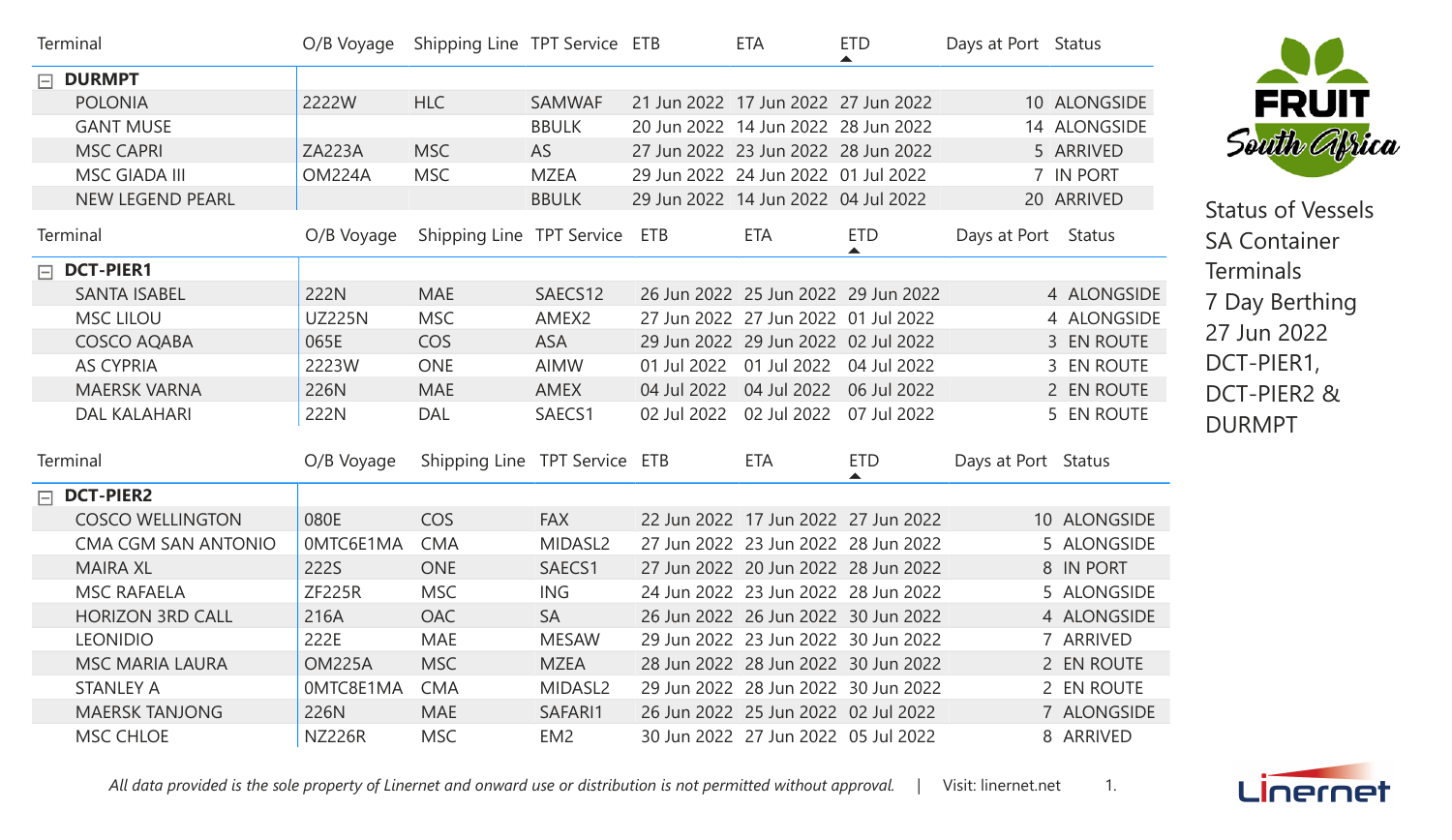| Terminal                   |               | O/B Voyage Shipping Line TPT Service ETB |                     |                                       | <b>ETA</b>               | <b>ETD</b><br>▲                     | Days at Port Status |                 |
|----------------------------|---------------|------------------------------------------|---------------------|---------------------------------------|--------------------------|-------------------------------------|---------------------|-----------------|
| $\Box$ NCT                 |               |                                          |                     |                                       |                          |                                     |                     |                 |
| <b>SEASPAN FALCON</b>      | 2215E         | <b>ONE</b>                               | <b>CSWE</b>         | 26 Jun 2022 23 Jun 2022 27 Jun 2022   |                          |                                     |                     | 4 ALONGSIDE     |
| MSC LETIZIA 2ND CALL       | <b>NZ225R</b> | <b>MSC</b>                               | EM <sub>2</sub>     | 27 Jun 2022 27 Jun 2022 28 Jun 2022   |                          |                                     |                     | 1 EN ROUTE      |
| <b>MSC MILA 3</b>          | <b>ZA225A</b> | <b>MSC</b>                               | <b>ASMZEA</b>       | 26 Jun 2022 21 Jun 2022 28 Jun 2022   |                          |                                     |                     | 7 ALONGSIDE     |
| <b>DAL KALAHARI</b>        | 222N          | <b>DAL</b>                               | SAECS1              | 28 Jun 2022 28 Jun 2022 29 Jun 2022   |                          |                                     |                     | 1 EN ROUTE      |
| <b>BORDER 5TH CALL</b>     | 265A          | <b>OAC</b>                               | <b>NA</b>           | 29 Jun 2022 29 Jun 2022 30 Jun 2022   |                          |                                     |                     | 1 EN ROUTE      |
| <b>BORDER 6TH CALL</b>     | 265A          | <b>OAC</b>                               | <b>NA</b>           | 30 Jun 2022 29 Jun 2022 30 Jun 2022   |                          |                                     |                     | 1 EN ROUTE      |
| <b>MSC DOMITILLE</b>       | <b>NZ227R</b> | <b>MSC</b>                               | EM <sub>2</sub>     | 30 Jun 2022 29 Jun 2022 01 Jul 2022   |                          |                                     |                     | 2 EN ROUTE      |
| <b>MSC DIEGO</b>           | <b>OM227A</b> | <b>MSC</b>                               | <b>MZEA</b>         | 01 Jul 2022 01 Jul 2022 02 Jul 2022   |                          |                                     |                     | 1 EN ROUTE      |
| <b>MSC EUGENIA</b>         | <b>NZ229R</b> | <b>MSC</b>                               | <b>IAS</b>          | 28 Jun 2022 28 Jun 2022 02 Jul 2022   |                          |                                     |                     | 4 EN ROUTE      |
| <b>MAERSK SHEERNESS</b>    | 223E          | <b>MAE</b>                               | FEW6W               | 02 Jul 2022  02 Jul 2022  03 Jul 2022 |                          |                                     |                     | 1 EN ROUTE      |
| <b>BORDER 7TH CALL</b>     | 265A          | <b>OAC</b>                               | <b>NA</b>           | 03 Jul 2022                           | 03 Jul 2022              | 04 Jul 2022                         |                     | 1 EN ROUTE      |
| <b>MSC ATLANTIC</b>        | <b>ZA226A</b> | <b>MSC</b>                               | AS                  | 04 Jul 2022                           | 04 Jul 2022              | 05 Jul 2022                         |                     | <b>EN ROUTE</b> |
| <b>MSC MARIA LAURA</b>     | <b>OM225A</b> | <b>MSC</b>                               | <b>MZEA</b>         | 02 Jul 2022                           | 02 Jul 2022              | 05 Jul 2022                         |                     | 3 EN ROUTE      |
| <b>BORDER 8TH CALL</b>     | 265A          | OAC                                      | <b>NA</b>           | 06 Jul 2022                           | 05 Jul 2022              | 07 Jul 2022                         |                     | 2 EN ROUTE      |
| <b>HORIZON 4TH CALL</b>    | 216A          | <b>OAC</b>                               | <b>SA</b>           | 07 Jul 2022                           | 07 Jul 2022              | 08 Jul 2022                         |                     | 1 EN ROUTE      |
| <b>SANTA RITA</b>          | 222N          | <b>MAE</b>                               | SAECS12             | 05 Jul 2022                           | 05 Jul 2022              | 08 Jul 2022                         |                     | 3 EN ROUTE      |
| <b>MSC KOREA</b>           | <b>UZ227N</b> | <b>MSC</b>                               | AMEX2               | 08 Jul 2022 08 Jul 2022               |                          | 10 Jul 2022                         |                     | 2 EN ROUTE      |
| Terminal                   | O/B Voyage    | Shipping Line TPT Service ETB            |                     |                                       | <b>ETA</b>               | <b>ETD</b><br>▲                     | Days at Port Status |                 |
| <b>PECT</b><br>$\Box$      |               |                                          |                     |                                       |                          |                                     |                     |                 |
| <b>SIRIUS SKY</b>          |               |                                          | <b>BBULK</b>        |                                       |                          | 20 Jun 2022 18 Jun 2022 28 Jun 2022 |                     | 10 ALONGSIDE    |
| <b>NORTHERN DECENCY</b>    | 223N          | <b>MAE</b>                               | WAF1                |                                       |                          | 27 Jun 2022 27 Jun 2022 29 Jun 2022 |                     | 2 EN ROUTE      |
| <b>CMA CGM SAN ANTONIO</b> | OMTC6E1MA CMA |                                          | MIDASL <sub>2</sub> |                                       |                          | 29 Jun 2022 29 Jun 2022 30 Jun 2022 |                     | 1 EN ROUTE      |
| <b>HORIZON</b>             | 216A          | <b>OAC</b>                               | <b>SA</b>           |                                       |                          | 01 Jul 2022 30 Jun 2022 03 Jul 2022 |                     | 3 EN ROUTE      |
| <b>CONSTANTINOS P II</b>   | 224N          | <b>MAE</b>                               | WAF1                |                                       |                          | 03 Jul 2022 03 Jul 2022 05 Jul 2022 |                     | 2 EN ROUTE      |
| <b>STANLEY A</b>           | OMTC8E1MA CMA |                                          | MIDASL <sub>2</sub> |                                       | 05 Jul 2022  05 Jul 2022 | 09 Jul 2022                         |                     | 4 EN ROUTE      |

Linernet

All data provided is the sole property of Linernet and onward use or distribution is not permitted without approval. | Visit: linernet.net 2.



Status of Vessels

SA Container

7 Day Berthing

27 Jun 2022

**Terminals** 

NCT &

PECT